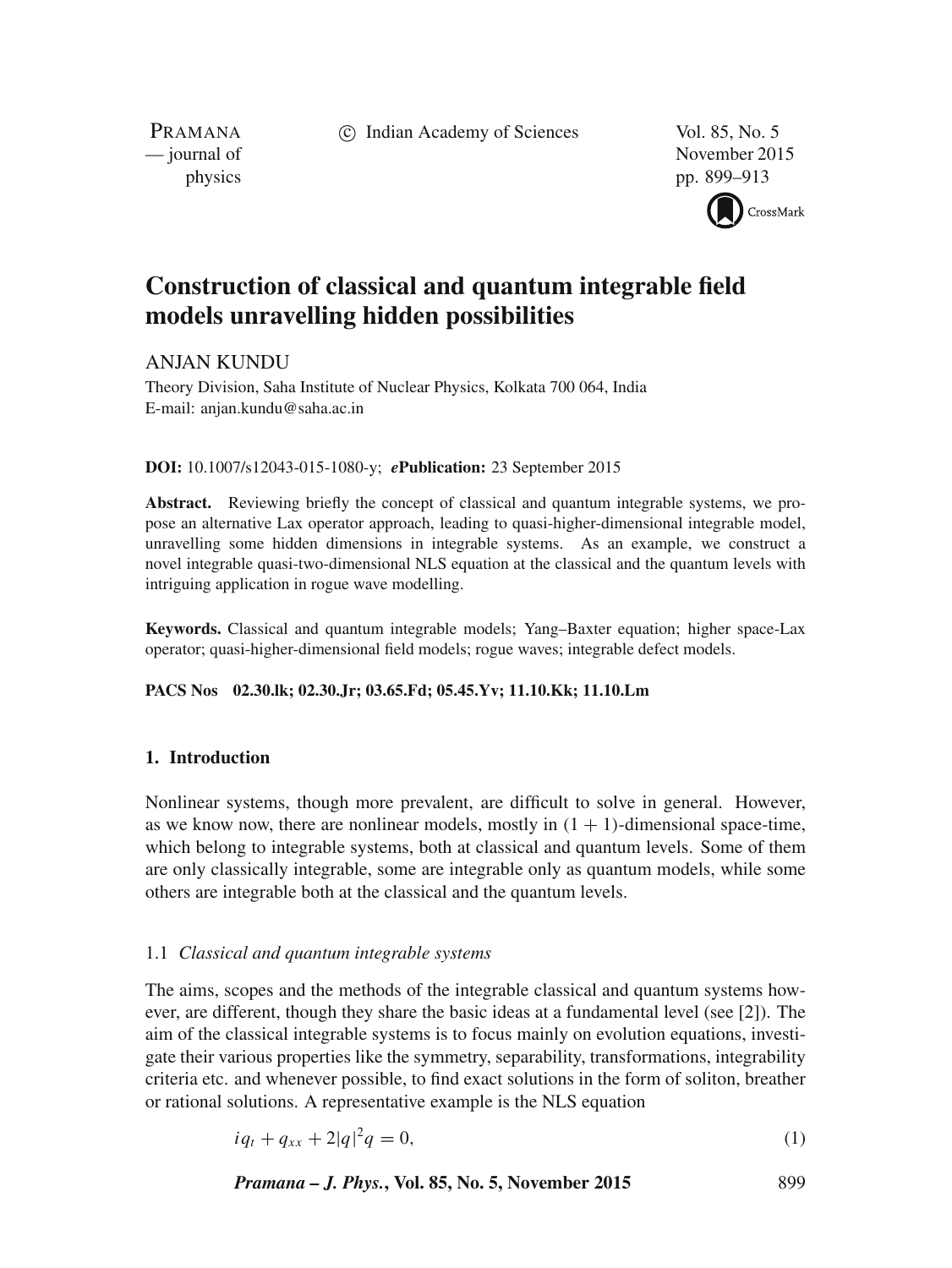for complex scalar function  $q(x, t)$  in x, t, which will be our main focus in the present investigation. The subscripts x and t indicate partial derivatives in the corresponding variables.

The quantum integrable systems on the other hand aim mainly at solving the eigenvalue problem (EVP) for the quantum Hamiltonian (energy) operator:  $\mathcal{H}|\Psi_n\rangle = E_n|\Psi_n\rangle$ . For the quantum NLS field model the Hamiltonian may be given by

$$
\mathcal{H} = \int \mathrm{d}x : (q_x^{\dagger}(x, t)q_x(x, t) + \alpha(q^{\dagger}(x, t)q(x, t))^2); \tag{2}
$$

where  $q, q^{\dagger}$  are the creation/annihilation operators acting in a Hilbert space, in the second quantized NLS field model. The problems relevant to the quantum models also seek to find the excited states, finite-temperature thermodynamic quantities, various correlation functions etc. in an analytic way.

## 1.2 *Liou*v*ille integrability*

This is a strong and beautiful integrability criterion related to rich Nöther symmetries of such systems, demanding the existence of independent higher conserved quantities:  $C_j$ ,  $j = 1, 2, \ldots, N$  in involution, where the total number N of the conserved charges should coincide with the degrees of freedom of the system. For field models having  $\infty$  degrees of freedom, the integrability naturally demands the existence of  $N \to \infty$  number of conserved quantities.

For classical integrable systems one should have  $\{C_i, C_k\} = 0, j \neq k$ , demanding independence of all conserved charges. Similarly, for quantum models, the quantum integrability requires the commutativity of all conserved operators:  $[C_i, C_k] = 0$ .

## 1.3 *Yang–Baxter equation*

A class of integrable models, known as the ultralocal models, may have a deep underlying algebraic relation, called the Yang–Baxter equation (YBE), validity of which would guarantee the integrability of a system in the Liouville sense. For quantum and classical systems, the YBE takes different form, though the classical and the quantum cases are related through proper transition limit. Since the basic structure of the Liouville integrability criteria and the YBE involve the Poisson brackets (PB) in the classical or the commutator relations (CR) in the quantum case, for highlighting these concepts we need to define such structures along with a local object called the space-Lax operator  $U(\lambda, x)$  and a space-independent matrix, known as the  $R(\lambda - \mu)$ -matrix, both however are dependent on the additional spectral parameter  $\lambda, \mu$ .

The classical Yang–Baxter equation (CYBE) through the above objects may be expressed as

$$
\{U_1(\lambda, x), U_2(\mu, x')\} = i[r(\lambda - \mu), U_1(\lambda, x) + U_2(\mu, x)]\delta(x - x'),
$$
 (3)

where  $U_1 \equiv U \otimes I$ ,  $U_2 \equiv I \otimes U$ , and r is the classical limit of the quantum *R*-matrix:  $R \rightarrow r + O(\hbar)$ .

900 *Pramana – J. Phys.***, Vol. 85, No. 5, November 2015**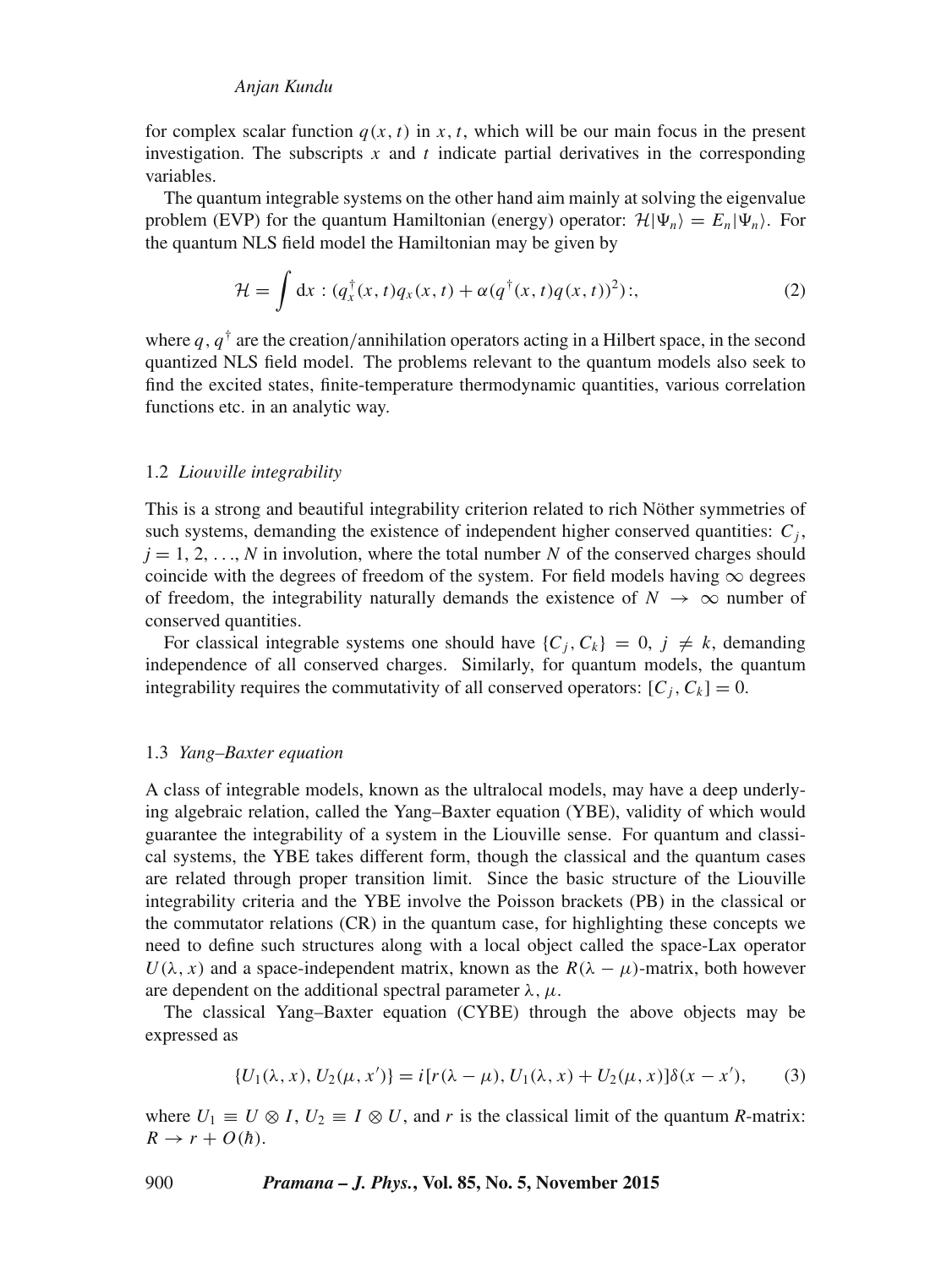Similarly, the quantum Yang–Baxter equation (QYBE) for the discretized Lax operator  $U^{j}(\lambda)$  may be given by

$$
R(\lambda - \mu)U_1^j(\lambda)U_2^j(\mu) = U_2^j(\mu)U_1^j(\lambda)R(\lambda - \mu), \qquad j = 1, 2, .... \tag{4}
$$

It can be shown, that from the local Lax operator  $U(\lambda, x)$ , the generator for all higher conserved charges of the model can be constructed and at the same time the Liouville integrability criteria can also follow, provided the Lax operator satisfies the YBE together with a nonoverlap condition at different space points:  $[U_1(\lambda, x), U_2(\mu, y)] = 0$ , for  $x \neq y$ , known as the untralocality condition.

## **2. Generation of conserved charges and integrable hierarchy**

As mentioned above, the integrable systems admit N-number of conserved charges, matching with the degrees of freedom of the system, which can be generated using the space-Lax operator  $U(\lambda, x)$  or its discrete analogue, representing the integrable system. Let us demonstrate this important construction on the example of the NLS field equation, though the generality of this approach allows similar construction for any other integrable field model at the classical level.

The space-Lax equation in its well-known form is given as

$$
\Phi_x^i = \sum_j U^{ij}(\lambda, x) \Phi^j,\tag{5}
$$

where we consider U as a 2  $\times$  2 matrix and the Jost function  $\Phi^i$  as a two-component vector, where  $\Phi^1$  can be shown to be linked directly to the generator of the conserved quantities as

$$
\Phi^1(x,\lambda) = e^{\int^x \rho(\lambda,x')dx' + U^{\text{II}}_{\infty}(\lambda)x}.
$$
\n(6)

Using the Lax equation (5), the charge density generator may be expressed as

$$
\rho(\lambda, x) + U_{\infty}^{11}(\lambda) = (\ln \Phi^1)_x = \frac{\Phi_x^1}{\Phi^1} = U^{11} + U^{12} \Gamma(\lambda)
$$
\n(7)

through a generating function  $\Gamma(\lambda) = \Phi^2(\Phi^1)^{-1}$ . It is not difficult to check whether the determining equation for  $\Gamma(\lambda)$  can be derived from the Lax equation (5) in the form of the Riccati equation:

$$
\Gamma_x = U^{21} + (U^{22} - U^{11})\Gamma - U^{12}\Gamma^2.
$$
\n(8)

Therefore, we can obtain the set of conserved quantities  $C_j = \int_{-\infty}^{\infty} dx \rho_j$ ,  $j = 1, 2, ...,$  by expanding the generalized density function (7) as  $\rho(\lambda, x) + i\lambda x = \sum_{j=1}^{\infty} \rho_j(x) \lambda^{-j}$ . The charge densities  $\rho_i(x)$  can be determined from the Riccati equation (8) for each model, by knowing the explicit form of the Lax operator matrix  $U^{ij}$ , *i*,  $j = 1, 2$  and by expanding eq. (7) in the powers of parameter  $\lambda$ .

## 2.1 *Integrable hierarchy*

It is interesting to note that the infinite set of conserved quantities associated with an integrable system can be used for generating a hierarchy of higher integrable equations. By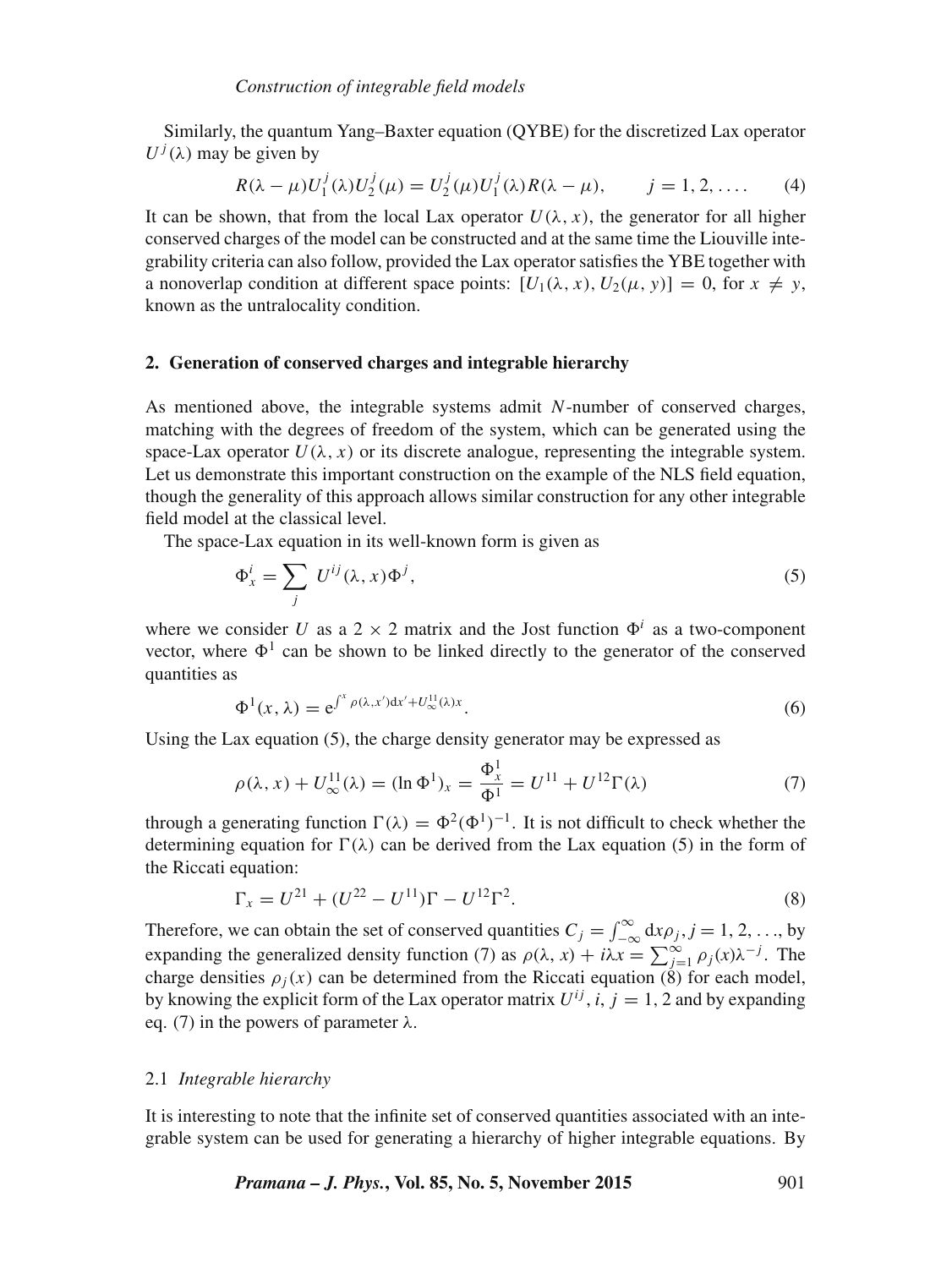considering any of the conserved charges  $C_j$ ,  $j = 1, 2, \ldots$ , as the Hamiltonian of the system, we can derive the corresponding Hamilton equation for the field  $q_t = \{q, C_i\}$ ,  $t =$  $t_i$ ,  $j = 1, 2, \ldots$ , by defining a proper PB structure. The infinite set of conserved quantities therefore can yield an integrable hierarchy of PDEs, one of which coincides usually with the well-known integrable equation and the rest of the higher-order equations are called the integrable hierarchy of this representative equation. Given a Lax operator  $U(\lambda)$ , representing an integrable system, we can follow the above prescription to find the whole set of conserved charges and the hierarchy of integrable equations, for all classical integrable models. For quantum models however such a procedure cannot be adopted, though we can still find the conserved operators for exact discrete models, while for field models we have to rely mostly on their classical analogs. We provide now a list of integrable models, which satisfy the YBE.

## 2.2 *List of integrable models satisfying the YBE*

- (I) *Discrete models*
- (i) The following models are integrable both as classical and quantum systems.
	- (1) Toda chain
	- (2) Relativistic Toda chain
	- (3) Exact lattice NLS models
	- (4) Ablowitz–Ladik model

(ii) Models integrable only at the quantum level.

- (5) Isotropic *XXX* spin- $\frac{1}{2}$  chain
- (6) Anisotropic *XXZ* spin- $\frac{1}{2}$  chain (related to the 6-vertex model)
- (7) t–J model
- (8) 1D Hubbard model
- (II) *Field models*
- (i) The following models are integrable both as classical and quantum systems
	- (9) NLS model
	- (10) Derivative NLS model
	- (11) Massive Thirring model (bosonic)
	- (12) Sine-Gordon model
	- (13) Liouville model
- (ii) Equation integrable as a classical system
	- (14) Landau–Lifshitz equation
- (iii) Models integrable as a quantum system
	- (15) δ-function Bose gas
	- (16)  $\delta'$ -function Bose gas

All the models listed above (see [1] and [2] for more details on these models and introduction to classical and quantum integrable systems, respectively) have spectral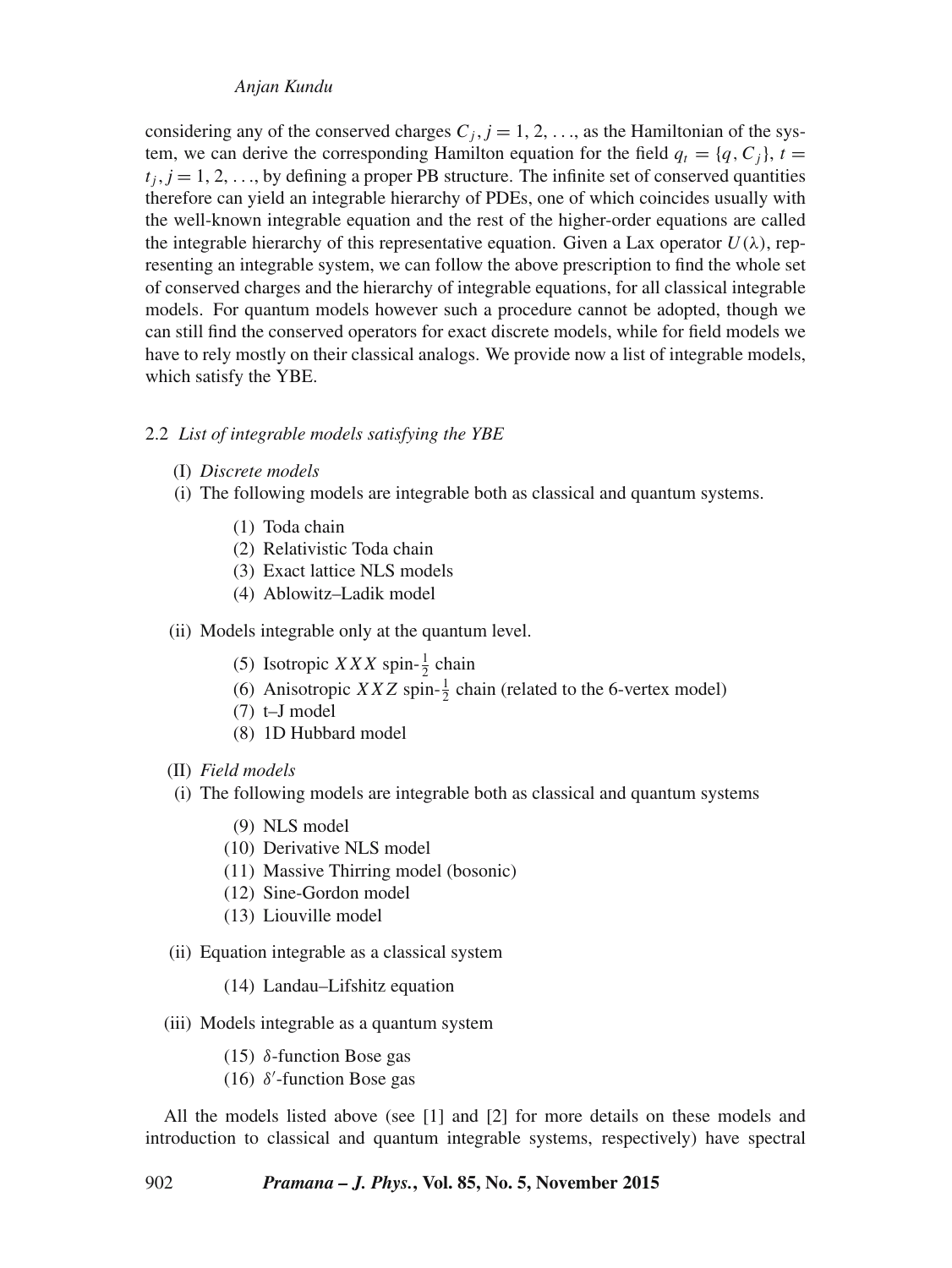## *Construction of integrable field models*

parameter-dependent Lax operators associated with them together with an R-matrix (classical or quantum), which satisfy the YBE. Note however, that while the R-matrix for the above models takes only two different forms: rational or trigonometric depending on the class to which the models belong, the Lax operators of different models turn out to be different. However, interestingly, as we elaborate below, all different Lax operators are in fact reducible from the same Ancestor model [3].

## **3. The NLS model**

Let us focus now exclusively on the NLS model as a concrete example for demonstrating all the important features of an integrable system presented above in general terms.

## 3.1 *Conser*v*ed charges, integrable hierarchy and integrability for the NLS model*

We can derive explicit expressions for the conserved charges using the example of the well-known NLS model, by following the steps formulated above. First we need the Lax operator for the model, which can be given in the well-known AKNS form [1]

$$
U = i \begin{pmatrix} \lambda & q \\ q^* & -\lambda \end{pmatrix} . \tag{9}
$$

Now, using explicit matrix elements of the Lax operator (9), in the Riccati equation (8) and expanding  $\Gamma(\lambda) = \sum_{j=1}^{\infty} \Gamma_j \lambda^{-j}$ , in powers of the spectral parameter  $\lambda^{-j}$  (with the assumption that the series is convergent at  $\lambda^{-1} \to 0$ ), we can derive a recurrence relation for the coefficient of the expansion  $\Gamma_i$  as

$$
\Gamma_{jx} = -2i\Gamma_{j+1} - q \sum_{k=1}^{j-1} \Gamma_k \Gamma_{j-k},
$$
\n(10)

for  $j > 1$ ,  $\Gamma_1 = -(i/2)q^*$ , which can systematically extract all solutions of  $\Gamma_j$ ,  $j =$ 1, 2, .... Therefore, by expanding (7) also in the powers of  $\lambda^{-1}$  we get the relation  $\rho_j =$  $q \Gamma_j$ ,  $j = 1, 2, \ldots$ , and obtain the densities of all the conserved charges  $C_j = \int_{-\infty}^{\infty} dx \rho_j$ ,  $j = 1, 2, \ldots$ , deriving thus the infinite set of conserved quantities for the NLS system in the explicit form as

$$
C_1 = \int dx |q|^2,
$$
  
\n
$$
C_2 = i \int dx (q_x^* q - q^* q_x),
$$
  
\n
$$
C_3 = \int dx (q_x^* q_x + |q|^4),
$$
\n(11)

and so on.

For constructing integrable hierarchy for the NLS equation, following the steps mentioned above, we define first an equal-time PB relation in the form

$$
\{q(x,t), q^*(x',t)\} = i\delta(x-x')
$$
\n(12)

*Pramana – J. Phys.***, Vol. 85, No. 5, November 2015** 903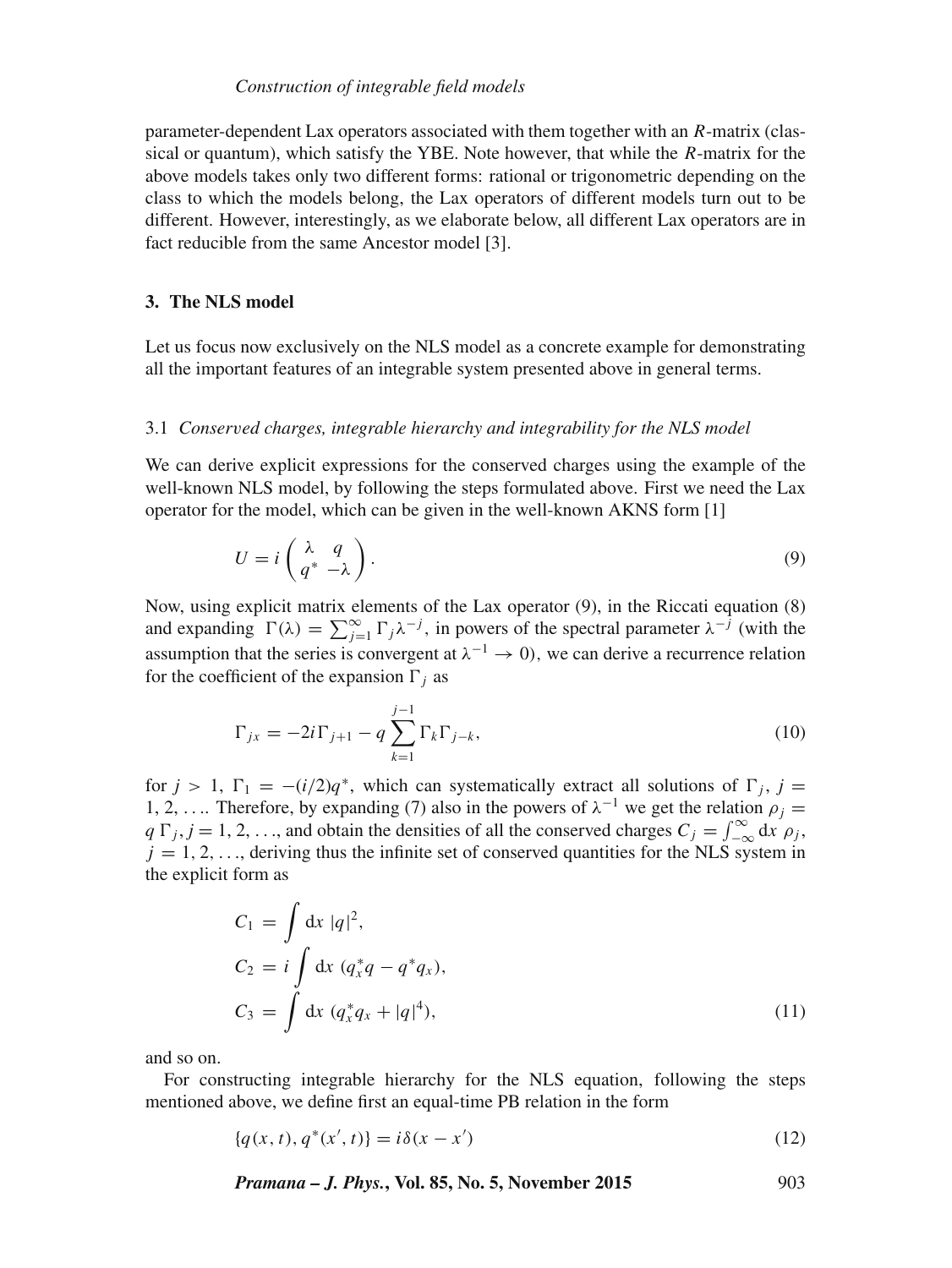for the scalar field  $q$  and its conjugate  $q^*$ . Note that this fundamental PB must be consistent with the integrability criteria guaranteed by YBE (3). It can be checked easily, that using (12) and taking the Hamiltonian as  $H = C_3$ , we can derive the NLS equation (1) as a Hamilton equation  $iq_t = \{q, H\}$ , with a time  $t = t_2$ , having scaling dimension 2 (see [4] for more on the scaling dimension).

However, if we take  $H = C_4$  as the Hamiltonian, using the same PB, we would arrive at a higher NLS equation with third-order dispersion:

$$
iq_t - (q_{xxx} + 6|q|^2 q_x) = 0, \quad \text{c.c.} = 0,
$$
\n(13)

for time  $t = t_3$  with scaling dimension 3.

Similarly with higher and higher  $H = C_j$ ,  $j > 5$ , using the same PB (12) we can generate the whole integrable NLS hierarchy  $iq_t = {q, C_i}, j = 2, 3, \ldots$ , having increasingly higher-order dispersion and nonlinearity related to higher-order scaling.

Note however, that the existence of infinite conserved quantities alone cannot confirm the integrability of the model. The integrability can be guaranteed only when these conserved charges commute among themselves, which in turn could follow from the YBE. Therefore, for proving the integrability of the NLS equation, one has to prove the validity of the YBE (3) (similarly (4) in the quantum case). Notice that, for the NLS model with the Lax operator (9) in the AKNS form, the YBE fortunately yields only a few nontrivial relations because of the simple structure of the NLS Lax operator. In fact, among a total of 16 relations, only a single one together with its conjugate, related to the PB between the matrix elements  $\{U_{12}(\lambda, x), U_{21}(\mu, x')\}$  remains nontrivial, which can be solved easily using the canonical PB (12). Similarly, the quantum YBE for the NLS field model can also be solved (up to the required order:  $O(\Delta)$  due to discretization, needed in the quantum case). We do not provide the details here, because they are available in [2].

Let us pause here and note an important issue, not emphasized much in the literation and exploit it to arrive at our result presented below. This is the appearance of a multitime picture:  $q(x, t_1, t_2, \ldots, t_i, \ldots)$  in describing the higher-order equations in the integrable hierarchy (see for example [5] illuminating this concept for the Toda chain). Our intention is to revert the concept of multitime to multispace for our construction of higher-dimensional integrable models. Though we find that such a construction does not yield genuine 2D models, the  $(2 + 1)$ -dimensional NLS model we construct exhibits interesting properties and applications in quasi-two dimensions.

#### **4. Alternative Lax operator for generating integrable systems**

As pointed out above, in spite of explicit differences between the Lax operators of integrable models satisfying the YBE, there is a beautiful universality among them, in the sense that all of them are reducible from the same model, the so-called Ancestor model [3], and basically have the same structure with a linear dependence in the spectral parameter or its  $q$ -deformation, as observed also in all descendant models. In fact all of them are linked to the AKNS form of the Lax operator having a scaling dimension of 1 [4].

Therefore, as it stands, all integrable models satisfying the YBE are likely to be generated from the Lax operators which have the simplest AKNS-type dependence on the spectral parameter (note that the models belonging to the Kaup–Newell spectral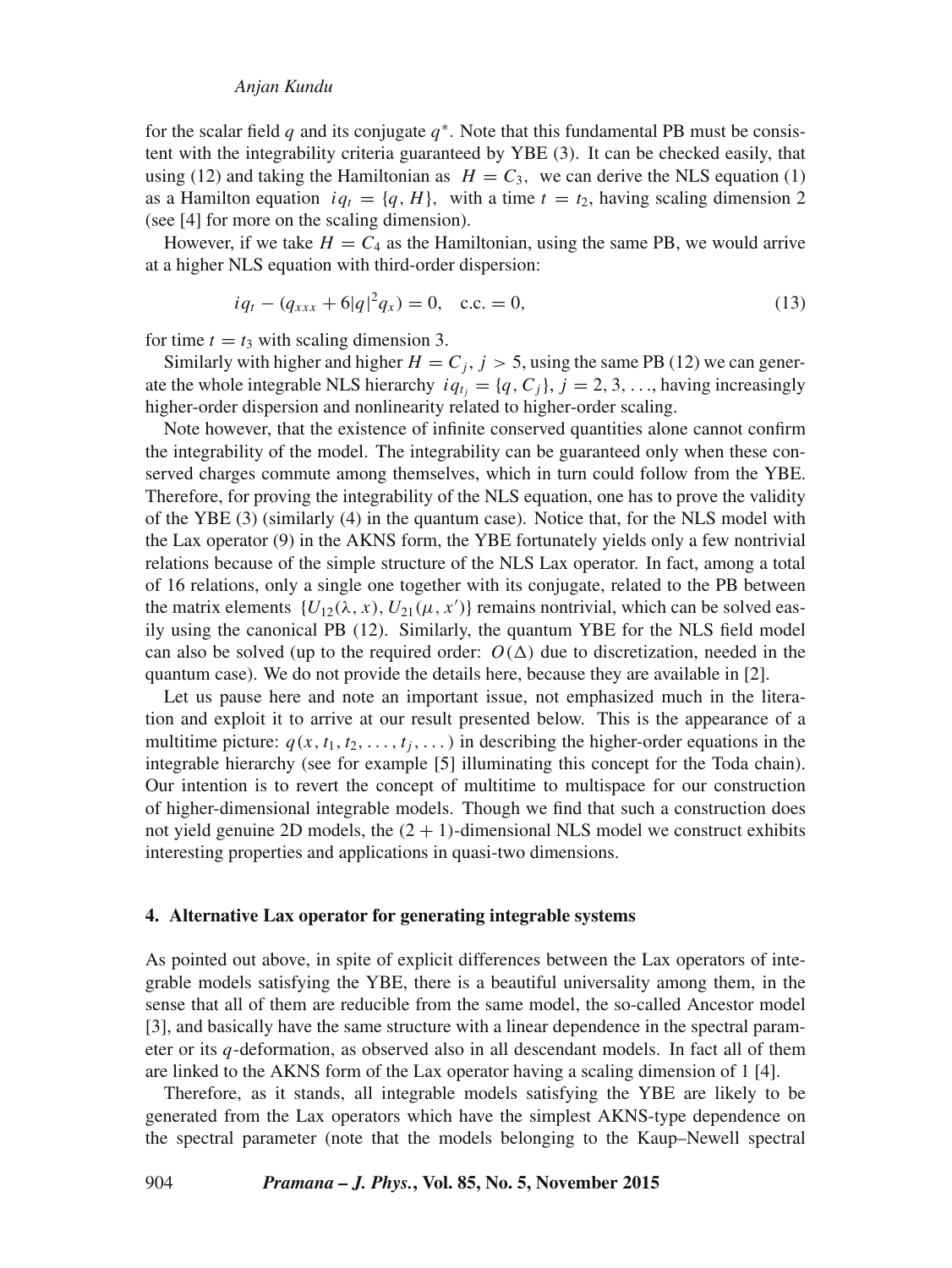problem with a different spectral parameter dependence can either be represented as the  $q$ deformation of the AKNS-type Lax operators [6] or do not satisfy the YBE and therefore go beyond the scope of the present investigation).

A few natural questions arise at this point.

- (1) Should we have to confine always to the AKNS (or its deformation) type Lax operators with scaling dimension 1 (with linear dependence on the spectral parameter, or its  $q$ -deformation), satisfying the YBE, as happens for all known integrable models we have listed above?
- (2) Can one use any alternative Lax operator, perhaps generated by an Ancestor model of higher scaling dimension?
- (3) Apart from the simple canonical or bosonic PB (or commutator) or their  $q$ deformation, do other forms of the PB compatible with the YBE exist?

## 4.1 *Our approach*

Motivated by the above queries, we intend to look for and use an alternative Lax operator, different from the AKNS type, limiting ourselves to the NLS-type model (though our approach is universal enough to be applicable to other systems). In search of new ideas we turn to the known integrable hierarchy of the NLS equation and notice that each equation in the hierarchy describes the evolution along a new higher time  $t = t_i$ ,  $j = 1, 2, \ldots$ , with an additional Lax equation  $\Phi_{t_j} = U^{(j)}$  with Lax operator  $U^{(j)}$ , representing an infinitesimal translation operator along time direction  $t_i$  and having higher nonlinear dependence on the spectral parameter  $λ$ . This multitime dimension hidden in  $(1 + 1)$ -dimensional integrable systems inspire us to explore Lax operator  $U^{(2)}$  with  $\lambda^2$ dependence. We therefore focus on the Lax operator of scaling dimension 2, involving a complex scalar field  $q(x, y, t)$  by renaming  $t_2 = y$ ,  $t_3 = t$ . This defines  $U^{(2)} \equiv \mathcal{U}(\lambda)$  in quasi- $(2 + 1)$  space-time, having the form

$$
\mathcal{U}(\lambda) = i \begin{pmatrix} 2\lambda^2 - q^*q & 2\lambda q - iq_x, \\ -2\lambda q^* + iq_x^*, & -2\lambda^2 + q^*q \end{pmatrix},\tag{14}
$$

and associated with the Lax equation

$$
\Phi_y = \mathcal{U}(\lambda, x, y)\Phi. \tag{15}
$$

Note the appearance of higher powers of the spectral parameter up to  $\lambda^2$  and the derivative of the field:  $q_x$  in (14). We hope to derive a novel integrable higher-dimensional NLS model using the alternative Lax operator (14) and shall see below how much we can achieve through such an approach and what are its limitations.

## 4.2 *Conser*v*ed charges of the new system*

We focus first on the derivation of the infinite set of conserved quantities associated with our new integrable system and the related hierarchy of integrable equations, because such an information is crucial for an integrable model and is a strong indication of its integrability, at least at the classical level. We have already elaborated on the procedure for extracting the full set of conserved charges, when the Lax operator  $U(\lambda)$  for the model

*Pramana – J. Phys.***, Vol. 85, No. 5, November 2015** 905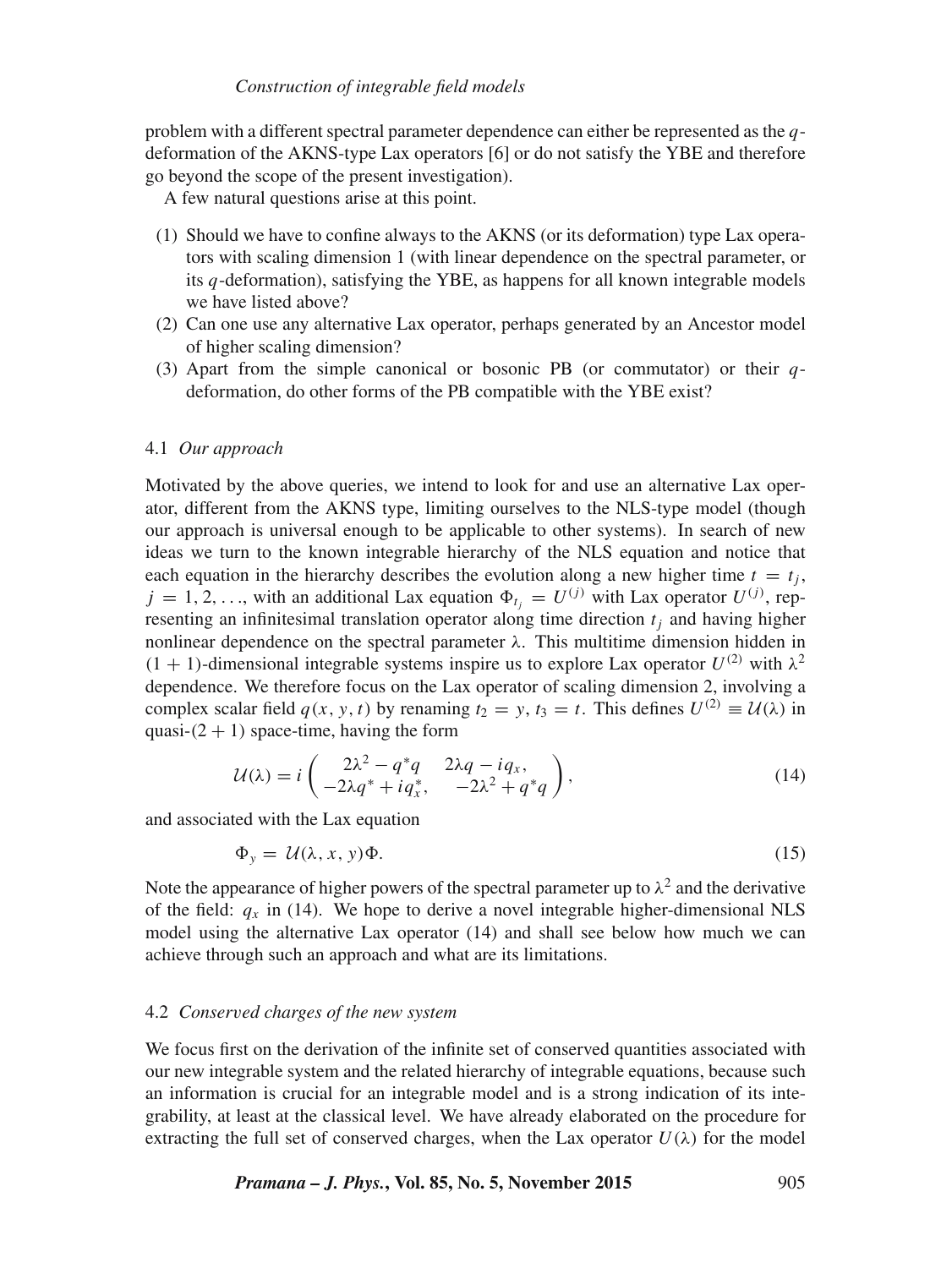is given, on the example of the well-known NLS equation in §3. Therefore, we shall follow the same steps, replacing only the Lax operator with  $(14)$  and x-integration by the integration along y-direction, generating the conserved charges as

$$
\mathcal{C}_n = \int_{-\infty}^{\infty} \mathrm{d}y \; \rho_n, \quad n = 1, 2, \dots. \tag{16}
$$

Note however that due to the more complicated structure of the Lax operator (14) in comparison with the NLS case, the relations presented for the NLS model become more involved in the present case. For example, for the charge density we get

$$
\rho_n = -iq_x \Gamma_n + q \Gamma_{n+1}, \qquad n = 1, 2, \dots \tag{17}
$$

while the recurrence relations derived from the corresponding Riccati equation gives

$$
-i\Gamma_{ny} = -\Gamma_{j+2} + 2|q|^2\Gamma_j + iq_x \sum_{k=1}^{n-1} \Gamma_k \Gamma_{n-k} - q \sum_{k=1}^{n-1} \Gamma_k \Gamma_{n+1-k},
$$
(18)

for  $j > 2$ ,  $\Gamma_1 = q^*$ ,  $\Gamma_2 = iq_x^*$ , which can extract all solutions of  $\Gamma_n$ ,  $n = 1, 2, \ldots$ systematically. Therefore, inserting in  $(17)$  the solution of the recurrence relation  $(18)$ , we can derive finally the explicit expressions for all conserved charges for our model in the form

$$
C_1 = i \int dy (q_x^* q - q^* q_x),
$$
  
\n
$$
C_2 = \int dy (iq_y^* q + q_x^* q_x + (q^* q)^2 + cc),
$$
  
\n
$$
C_3 = \int dy q_y^* q_x,
$$
  
\n
$$
C_4 = \int dy (iq_{xy}^* q_x + q_y^* q_y - i|q|^2 (q^* q_y - q_y^* q))
$$
  
\n
$$
-2|q|^2 q_x^* q_x + (q^{*2} q_x^2 + q_x^{*2} q^2)),
$$
\n(19)

and so on.

## 4.3 *Classical integrability of the model*

Recall that for showing the Liouville integrability for this system, we have to show  $\{\mathcal{C}_i, \mathcal{C}_k\}_2 = 0$ , which may follow from the YBE. On the other hand, for obtaining the integrable hierarchy for our system one should use the Hamilton equations  $iq_{t_n} = \{q, C_n\}_2$ ,  $n = 1, 2, \ldots$  Consequently, for establishing both these relations we need to discover a suitable PB structure  $\{, \}_2$ , consistent with the YBE (3), because the known PB (12) for the NLS equation will not work in this case due to more complicated form of the Lax operator having a scaling dimension of 2.

First let us concentrate on the classical YBE, which for our model will take the form

$$
\{\mathcal{U}_1(y,\lambda),\mathcal{U}_2(y',\mu)\}_2 = \delta(y-y')[r(\lambda-\mu),\mathcal{U}_1(y,\lambda)+\mathcal{U}_2(y,\mu)],\tag{20}
$$

with the same rational  $4 \times 4$ , r-matrix as for the well-known 1D NLS model:  $r(\lambda - \mu)$  =  $(P/2(\lambda - \mu))$  with P as the permutation operator. Recall that the present YBE with  $4 \times 4$ ,

## 906 *Pramana – J. Phys.***, Vol. 85, No. 5, November 2015**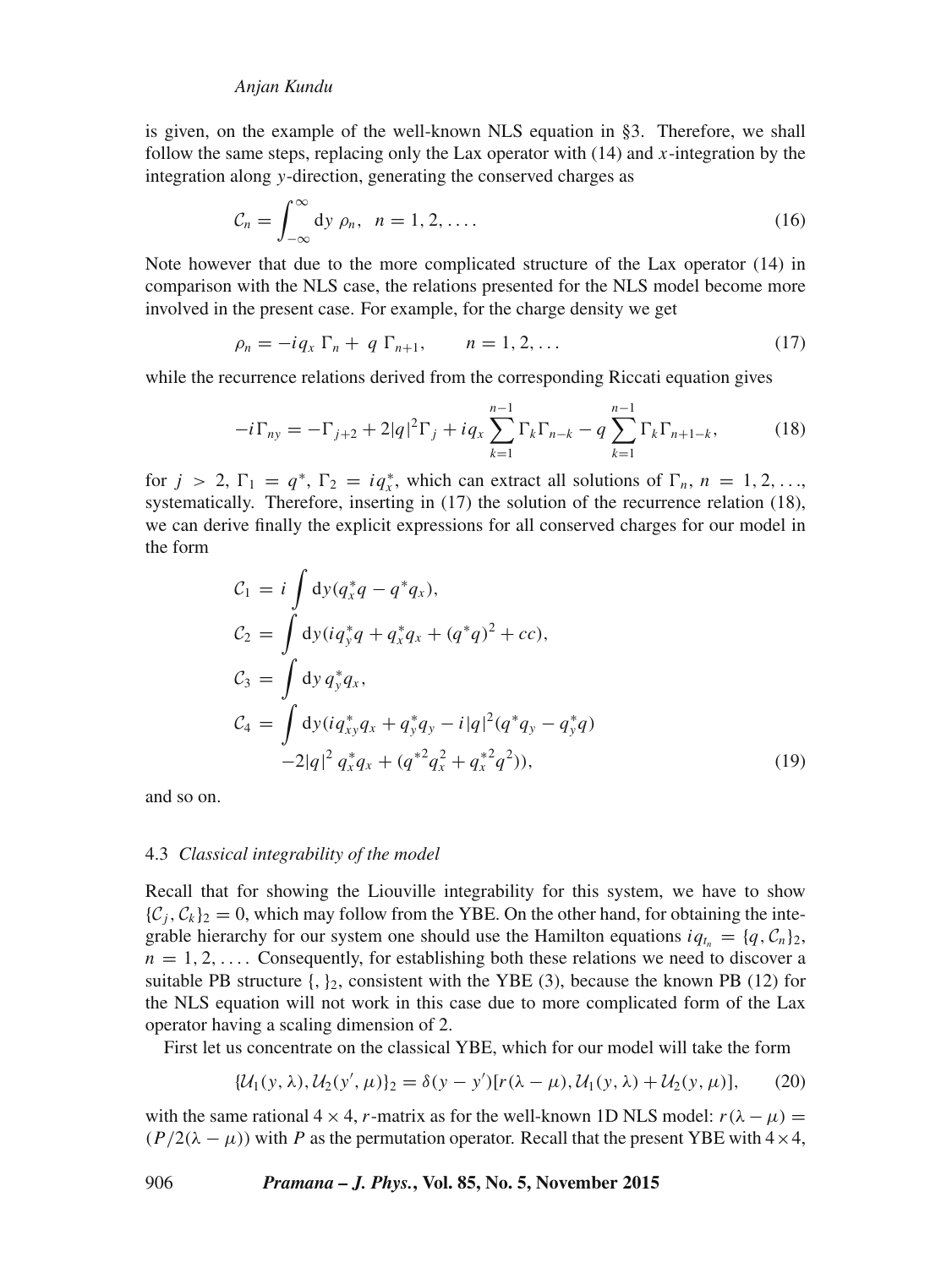## *Construction of integrable field models*

 $r$ -matrix represents in total 16 algebraic relations involving Poisson brackets and matrix multiplications. It is important to note that out of these relations only six relations remain trivial (four diagonal plus two extreme off-diagonal terms), while it gives ten nontrivial relations which need to be proved. Comparing with the standard NLS case discussed above, where only two relations are nontrivial, the complexity of the present case due to its association with a higher-order Lax operator is eminent.

Interestingly, however, we find that if we define a novel PB structure in the form

$$
\{q(y), q_x^*(y')\}_2 = \delta(y - y'), \ \{q(y), q^*(y')\}_2 = 0,\tag{21}
$$

all the ten nontrivial YBE relations of the model are satisfied exactly, proving the integrability of the present 2D NLS model. Note also that the presence of the derivative term along x direction in the Lax operator  $(14)$  and PB  $(21)$  does not violate the ultralocality condition necessary for proving the integrability of the model, because the ultralocality is needed here only along the y direction which is indeed valid. We skip the details of the proof of the YBE and switch in §5 to our  $(2 + 1)$ -dimensional integrable NLS model and its application.

## 4.4 *Quantum integrability of the model*

To show that the NLS model in 2D, we are considering, is also integrable at the quantum level, we have to prove the validity of the quantum YBE, which in the present case may be expressed as

$$
R(\lambda - \mu)U_1^j(x, \lambda)U_2^j(x, \mu) = U_2^j(x, \mu)U_1^j(x, \lambda)R(\lambda - \mu),
$$
\n(22)

 $j = 1, 2, \dots N$ , where we have taken the quantum R-matrix in the same rational form as is well known for the standard NLS model. As discretization is needed in the quantum case to avoid short distance singularities, we have to make a naive discretization of the Lax operator  $U(x, y, \lambda)$  given in (14) along the  $y \to j$ -direction:  $U^{j}(x, \lambda) = I + \Delta U(x, y =$  $j, \lambda$ ),  $\Delta$  being the lattice constant along the discretized lattice  $j = 1, 2, \ldots$ . Due to the complicated form of the quantum Lax operator  $\mathcal{U}^j(x, \lambda)$  with higher power of  $\lambda$  and the quantum YBE (22) it gives (unlike the standard NLS case with only two nontrivial relations) ten nontrivial commutation relations. However, miraculously, all the ten YBE relations are satisfied when we quantize the PB relation with the CR

$$
[q_j, (q_k^{\dagger})_x] = \frac{1}{\Delta} \delta_{jk}.
$$
\n(23)

Note that in spite of the presence of the x-derivative term in  $(23)$ , the necessary ultralocality condition along  $y \equiv i$  direction remains valid. It should also be noted that unlike in the classical case, the quantum YBE relations are satisfied here not exactly but up to the order  $O(\Delta)$ , which however is enough for a quantum field model like in the present 2D NLS field model, obtained at  $\Delta \rightarrow 0$ .

We briefly present the main steps of the algebraic Bethe ansatz for exact solution of the eigenvalue problem for all conserved operators including the Hamiltonian for our quantum integrable model, while a detailed analysis will be given elsewhere [12].

It can be shown that (thanks to the underlying Hopf algebra), when an ultralocal Lax operator  $U^j(\lambda)$  satisfies the QYBE, a global operator defined as  $T(\lambda) = \prod_{j=1}^M U^j(\lambda)$ ,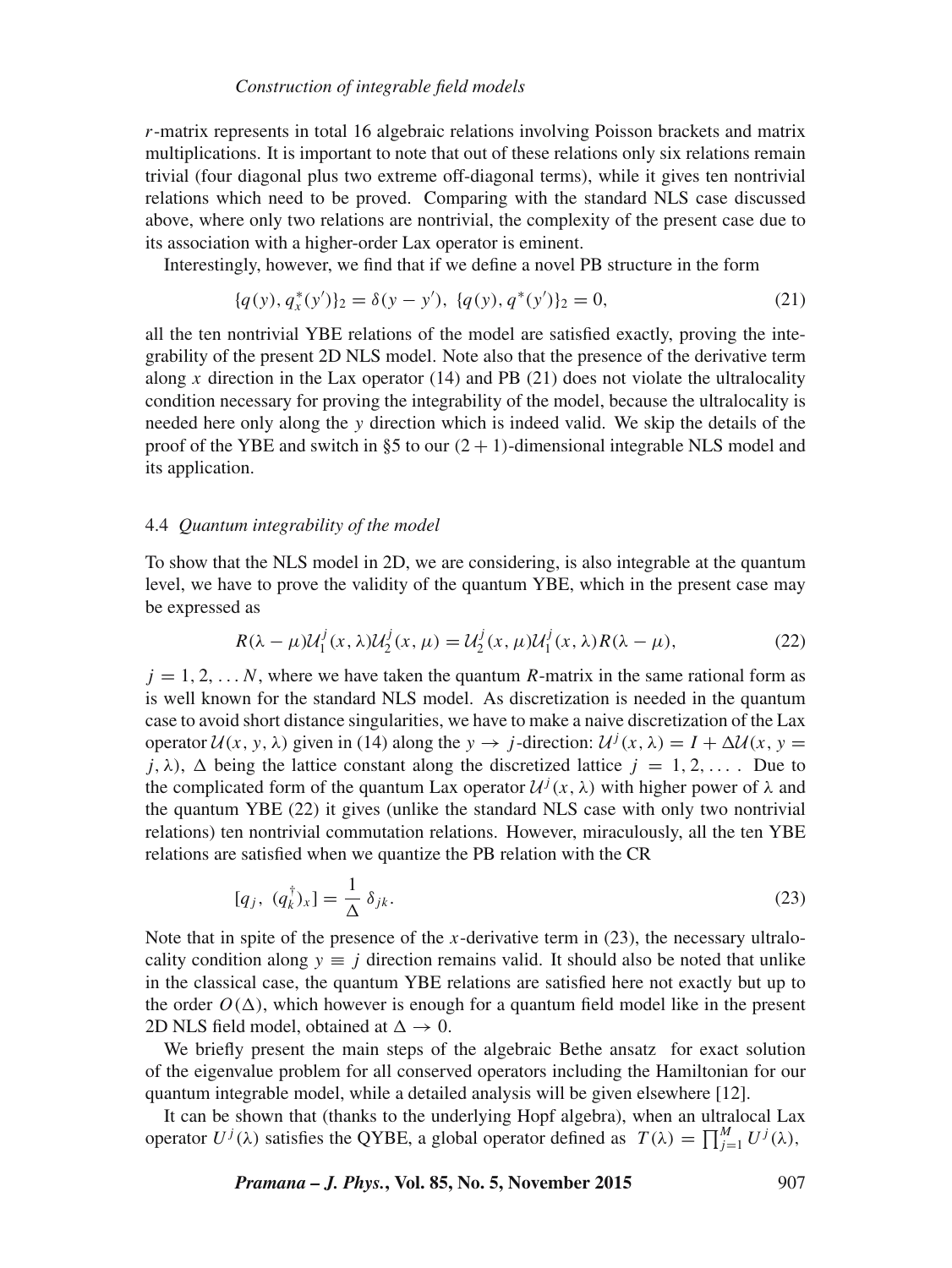(called monodromy matrix) also satisfies the same QYBE, with its trace generating all conserved operators

trace 
$$
T(\lambda) = \tau(\lambda) = A(\lambda) + A^{\dagger}(\lambda)
$$
,  $\ln \tau(\lambda) = \sum_{j} C_j \lambda^{-j}$ ,

including the Hamiltonian. Note that, apart from the trace identity  $[\tau(\lambda), \tau(\mu)] = 0$ derivable from the QYBE and confirming the quantum integrability of the system, one can also obtain the CR between the diagonal  $(T_{11}(\lambda) = A(\lambda))$  and the off-diagonal  $(T_{12}(\lambda) =$  $B(\lambda)$ ,  $T_{21}(\lambda) = B^{\dagger}(\lambda)$  operator elements of the monodromy matrix from the same QYBE. For our quantum 2D NLS model satisfying the QYBE with the known rational *-matrix* the CR takes a simpler form as

$$
A(\lambda)B(\mu_j) = f_j(\lambda - \mu_j)B(\mu_j)A(\lambda),
$$
  
\n
$$
f_j(\lambda - \mu_j) \equiv \frac{\lambda - \mu_j + i(\alpha/2)}{\lambda - \mu_j - i(\alpha/2)}
$$
\n(24)

and we can define a pseudovacuum state  $|0\rangle$ :  $B^{\dagger}(\mu_j)|0\rangle = 0$ ,  $A(\lambda)|0\rangle = |0\rangle$  with  $B(\mu_j)$ ,  $B^{\dagger}(\mu_j)$  as the generalized creation and annihilation operators, respectively. The required relation (24) also indicates that we can construct an exact *M*-particle eigenstate in the form  $|M\rangle = B(\mu_1)B(\mu_2)\cdots B(\mu_M)|0\rangle$ , and solve exactly the EVP as

$$
A(\lambda)|M\rangle = F_M(\lambda, \mu_1, \mu_2, \dots, \mu_M)|M\rangle, \qquad F_M = \prod_j^M f_j(\lambda - \mu_j), \quad (25)
$$

using repeatedly CR (24), which consequently solves also the EVP for all the conserved operators  $C_i$  through some algebraic steps using the expansion in  $\lambda$ . For our model Hamiltonian  $H = C_4$ , for the M-particle scattering state, in the case of repulsive coupling  $\alpha > 0$ , following the above steps we can derive the energy eigenvalue as  $E_M = \sum_{j=1}^{M} \mu_j^4$ . On the other hand, for attractive interaction:  $\alpha = -\gamma < 0$ , we can similarly obtain M-particle bound states (called quantum solitons).

We shall not discuss further on the quantum aspects of our model, which has been introduced in [7] and will be detailed elsewhere [12]. In the following sections we focus on the classical aspects of our model together with its possible application.

## **5. Integrable higher-dimensional NLS equation**

Let us consider  $C_4$  given in (19) as the Hamiltonian of the model, which with the use of the PB (21) gives a 2D NLS equation for the field  $q(x, y, t)$  as

$$
iq_t + q_{xy} + 2iq(q_x^*q - q^*q_x) = 0,
$$
\n(26)

which with a rotation in the  $(x, y)$  plane can be written in a more traditional  $(2 + 1)$ dimensional form

$$
iq_t + q_{xx} - q_{yy} + 2iq(j^x - j^y) = 0,
$$
\n(27)

where  $j^a = q_a^*q - q^*q_a$ ,  $a = x$ , y are the field current components. It is interesting to compare eq. (27) with the well-known  $(2 + 1)$ -dimensional NLS equation [8]

$$
iq_t + q_{xx} - q_{yy} + 2q|q|^2 = 0,
$$
\n(28)

908 *Pramana – J. Phys.***, Vol. 85, No. 5, November 2015**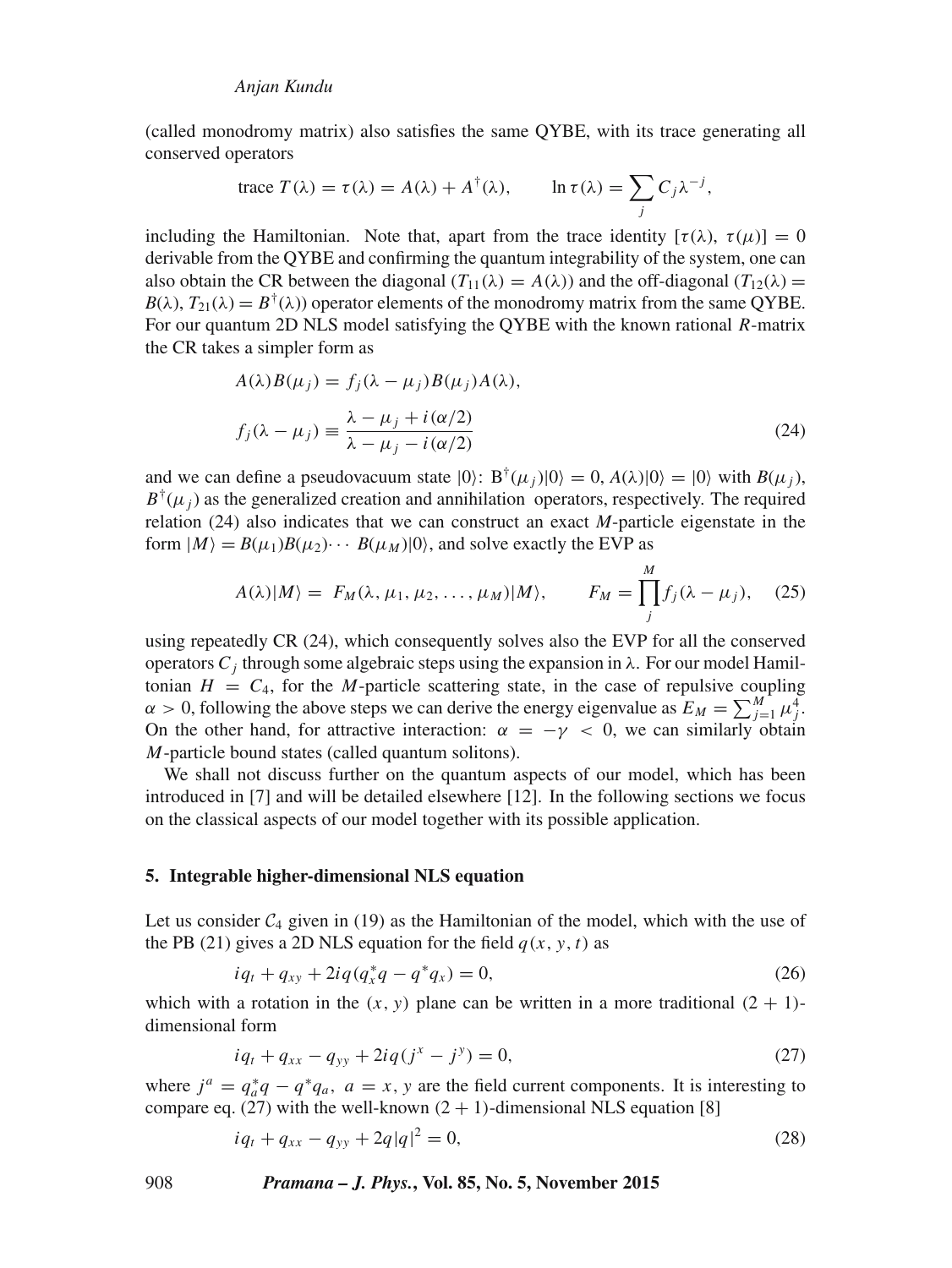## *Construction of integrable field models*

which however, unlike our model (27), is a nonintegrable equation without having stable soliton solutions. On the other hand, the integrability of the present model has been proved above, both at the classical and the quantum levels with infinite number of conserved quantities  $C_j$ ,  $j = 1, 2, \ldots (19)$  in involution, each of which taken as Hamiltonian leads to the hierarchy of integrable equations evolving along time  $t_i$ . It is interesting to note that taking  $C_2$  as the Hamiltonian would lead to a NLS-type equation

$$
iq_y + q_{xx} + 2q|q|^2 = 0,\t\t(29)
$$

with  $t$  replaced by  $y$  in its known form (1).

For obtaining stable soliton solutions for our  $(2 + 1)$ -dimensional NLS equation (26) we can follow the well-formulated Hirota's bilinear method by expressing the field as

$$
q(x, y, t) = \frac{G(x, y, t)}{F(x, y, t)},
$$
\n(30)

where  $G(x, y, t)$  and  $F(x, y, t)$  are complex and real functions, respectively. Inserting this ansatz in eq. (26) one derives the pair of bilinear equations:

$$
i(FG_t - GF_t) + (FG_{xy} + GF_{xy} - G_xF_y - G_yF_x) = 0,
$$
\n(31)

$$
2i(GG_x^* - G^*G_x) + 2(F_xF_y - FF_{xy}) = 0.
$$
\n(32)

Now following the standard steps with a formal expansion

$$
F = 1 + \epsilon^2 F_2 + \epsilon^4 F_4 + \cdots, \qquad G = \epsilon G_1 + \epsilon^3 G_3 + \cdots,
$$
 (33)

we obtain different equations at different orders in  $\epsilon$ , using which recurrently, we can systematically derive N-soliton solutions. Referring for details to [9] we present here only the exact 1-soliton solution for eq. (26)

$$
q(x, y, t) = \frac{G_1}{1 + F_2} = \frac{e^{\eta_1}}{1 + \alpha e^{(\eta_1 + \eta_1^*)}}
$$
  
= sech(x - v\_1y - v\_2t)e<sup>i(k\_x x + k\_y y + \omega t)</sup>,  

$$
\eta_1 = k_1x + p_1y - w_1t + \eta_1^0,
$$
 (34)

where the relationship between the phase modulation and the soliton velocity components along the x and the y directions can be given exactly. A diagrammatic picture of this stable soliton solution is shown in figure 1. Similarly, for finding 2-soliton solution, one has to go up to  $G_3$ ,  $F_4$  and extend the starting solutions with a second soliton argument  $\eta_2 = k_2 x + p_2 y - w_2 t + \eta_2^0$ . Details of this and higher soliton solutions are presented in [9].

We focus now on a possible application of our 2D NLS equation (26) in modelling the ocean rogue waves.

#### 5.1 *Ocean rogue wa*v*e model*

Ocean rogue wave is one of the mysteries of nature, which has not been understood fully and modelled satisfactorily. Rogue waves are isolated surface waves, which may appear suddenly in the deep sea, can attain enormous heights and disappear again without a trace,

*Pramana – J. Phys.*, Vol. 85, No. 5, November 2015 909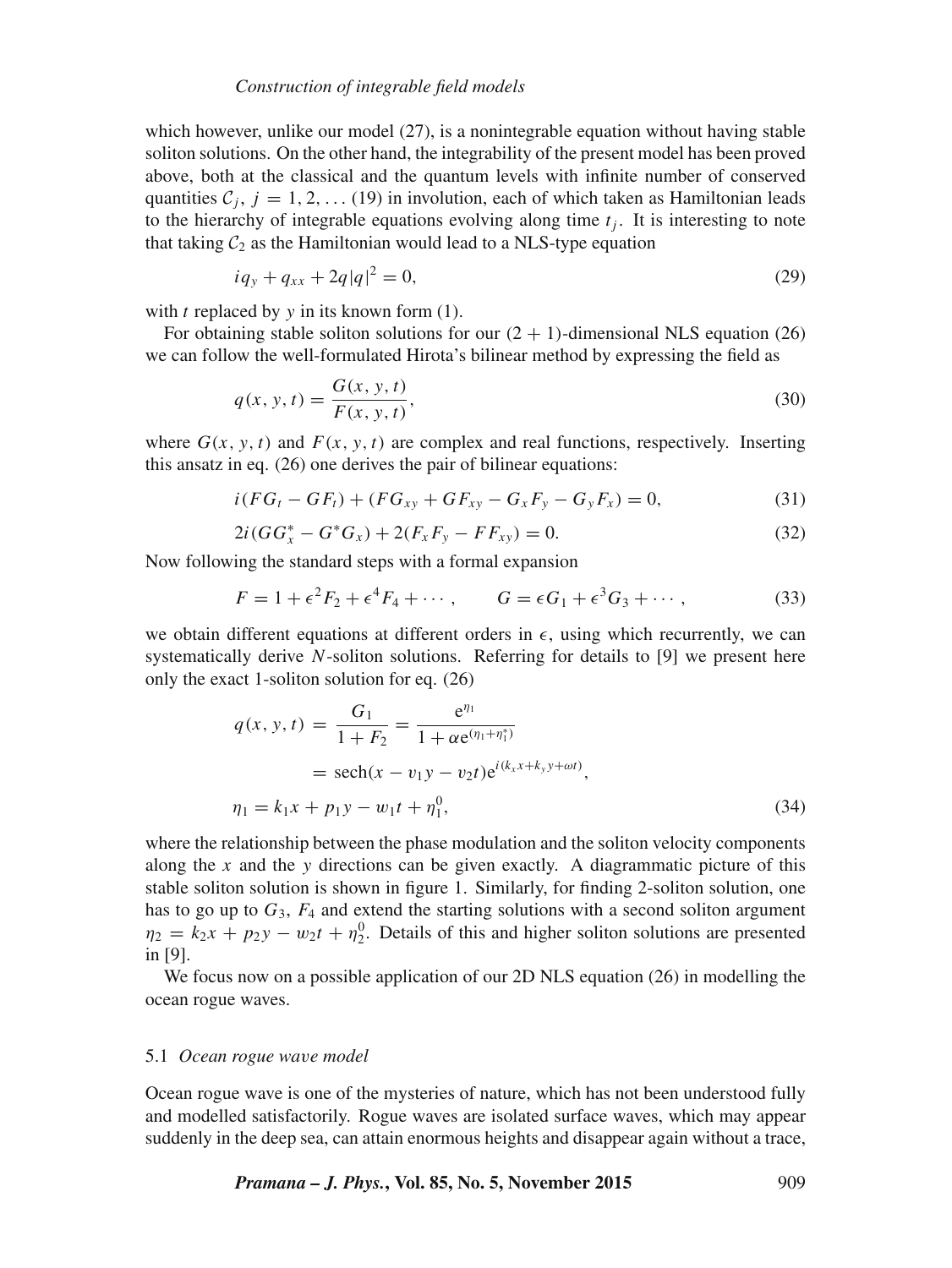

**Figure 1.** The localized amplitude profile of an exact line soliton of the 2D NLS model on the *x*, *y* plane at  $t = 0.0$ .

preceded usually by strange hole waves in the sea water. Nonlinearity and modulation instability coupled with ocean currents are supposed to be crucial factors in the formation of rogue waves.

Most of the available models of the rogue waves, in spite of the ocean rogue waves being 2D surface waves, are based on the well-known 1D NLS equation, with a 1D rogue wave-like solution known as the Peregrine–Akhmadev breathers [11]. Moreover, such exact solutions do not contain any free parameters and as a result can model only waves of fixed amplitude and steepness. Usually, there is also no scope for considering the influence of the crucial ocean currents in these models.

Based on our 2D NLS equation, we propose a 2D surface wave model for the rogue waves, where we also include the effect of a nonconstant ocean current term  $I(x, y, t) =$  $-iU_c q_x$  to get the governing equation in the form

$$
iq_t + q_{xy} + 2iq(qq_x^* - q^*q_x) = iU_c q_x,
$$
\n(35)

where we take the ocean current as  $U_c = \mu t / \alpha x$ . It can be shown by direct insertion that a 2D dynamical lump soliton given by

$$
q_{(2d)}(x, y, t) = e^{4iy} \left( -1 + \frac{1 - i4y}{\alpha x^2 + \mu t^2 + 4y^2 + c} \right)
$$
 (36)

is an exact solution of the 2D NLS equation with an ocean term (35).

Note that the lump soliton (36) possesses many features essential for an ocean rogue wave model. Most important of them is the 2D nature of the solution, which reduces the rogue wave solution, as can be seen from (35), to a background plane-wave configuration, in the distant past ( $t \to -\infty$ ). At  $t = 0$ , a high and steep 2D lump peaked at  $x = y =$ 0, appears together with the hole waves. This sudden high wave disappears again to a plane wave in the future ( $t \rightarrow +\infty$ ), as the time passes (see figures 2–5 [10]), exhibiting properties close to a realistic ocean rough wave.

Another desirable feature of our rough wave model (36) is the presence of several free parameters  $c, \alpha, \mu$ , which for different continuum choices for these parameters allows to

910 *Pramana – J. Phys.***, Vol. 85, No. 5, November 2015**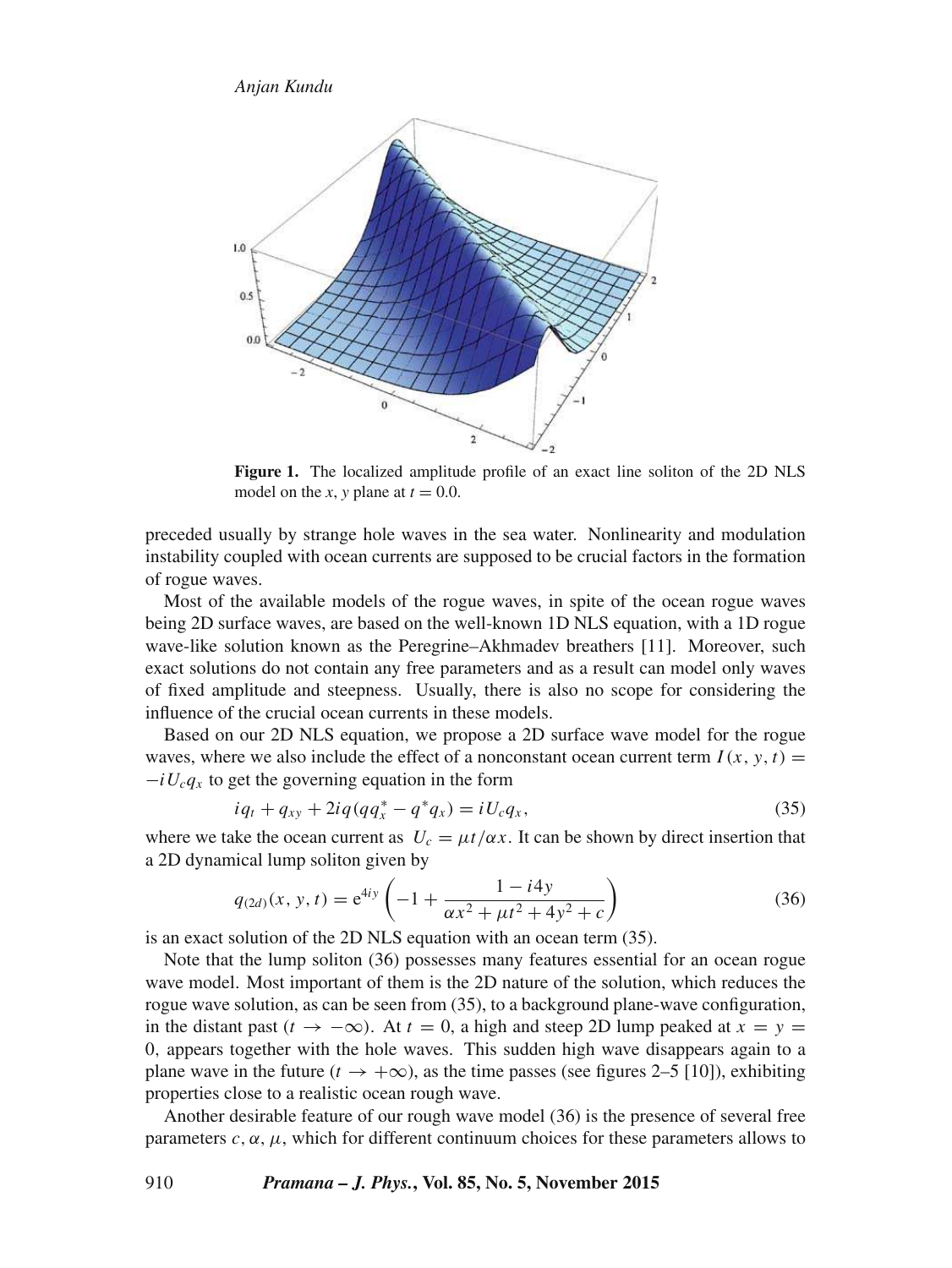

**Figure 2.** Creation of 2D hole at a certain time, as told in marine-lores.



**Figure 3.** The hole wave splits into two and drifted away from the centre as the time progresses.



**Figure 4.** The full grown RW at  $t = 0.0$  formed at the centre.

tune the amplitude and steepness of the wave solutions to fit different forms and shapes of the ocean rogue waves observed in nature and in laboratory experiments.

*Pramana – J. Phys.***, Vol. 85, No. 5, November 2015** 911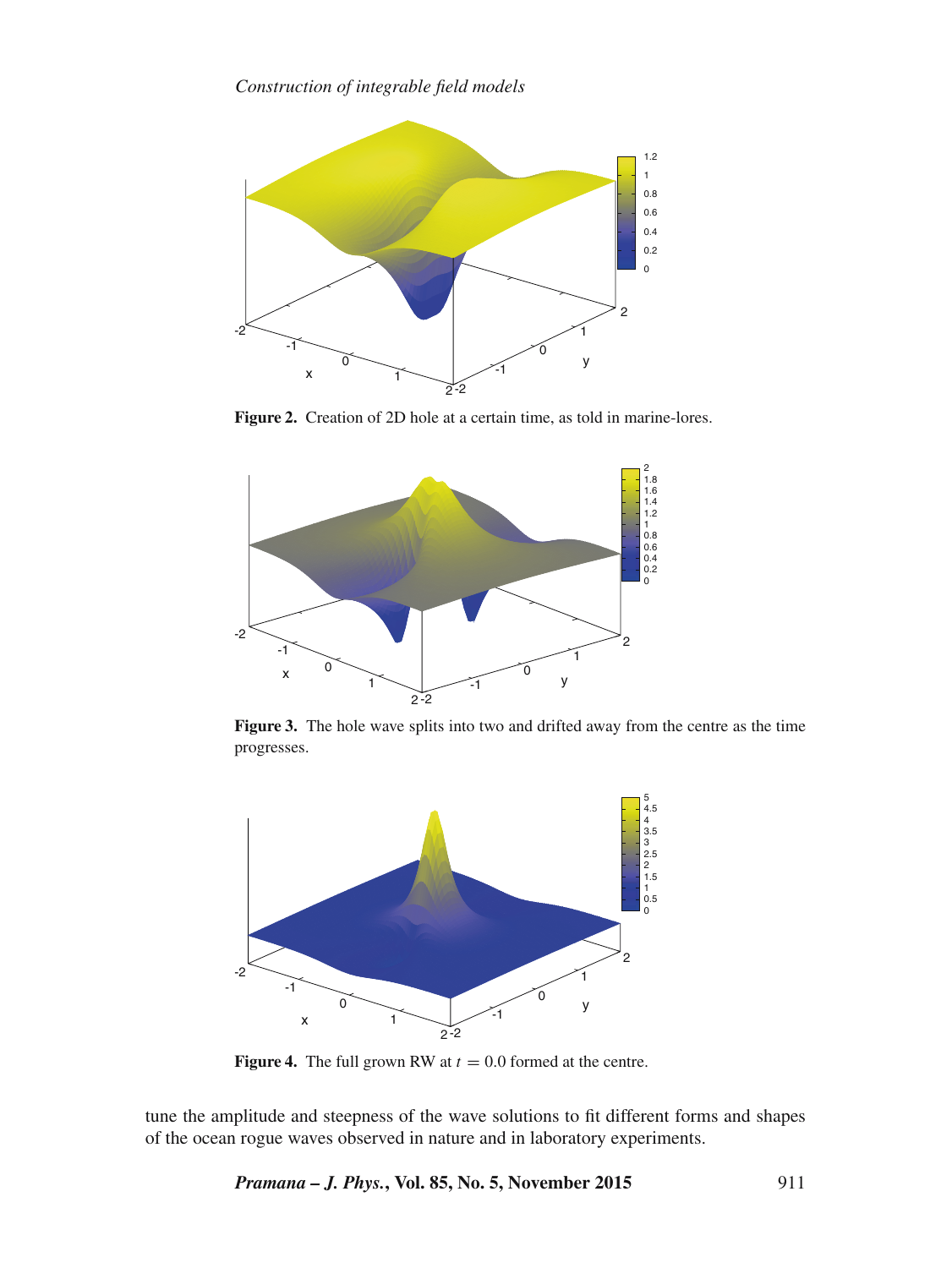

**Figure 5.** Repeating a similar picture as the time passes, with the reappearance of a hole wave and the decreasing wave amplitude as we proceed towards the future.

Note also that in our rogue wave model, the ocean current term plays a crucial role in controlling the dynamics of the rogue wave solution represented by parameter  $\mu$ , by determining the speed of appearance of the rough wave, duration of its stay etc. Recall that in the formation of real ocean rough wave, the ocean currents also play important roles, which however could not be considered in most of the rough wave models suggested earlier in the literature.

## **6. Concluding remarks**

Our idea is to use an alternative to the universally considered AKNS-type Lax operator (or its trigonometric deformations) and construct a novel integrable system with a new hierarchy. At the same time, we exploit the concept of multitime hidden in integrable systems to construct multispace models. We have demonstrated this approach using the example of the NLS equation and derived a  $(2+1)$ -dimensional NLS field model, classical and quantum Liouville integrability of which is proved by the Yang–Baxter equation, by defining a novel commutation relation (and PB) for the basic field. This higher-dimensional NLS model admits exact line soliton and a lump soliton, which together with an ocean current term gives a realistic model for the 2D ocean rough waves.

However, one should note at the same time, that though this class of models can be defined in multidimensional space giving a novel set of conserved quantities, which we have derived explicitly for our  $(2 + 1)$ D NLS model, such conserved charges, unlike in a genuine 2D model, are integrated only along the y direction. This quasi-2D nature of the model also indicates that the integrable hierarchy obtained for the model is not an independent set and linked in fact in an involved nonlinear way to the known NLS hierarchy. In fact, it can be shown that combining eqs (26) and (29) of our hierarchy, one can derive the higher NLS equation (13). Nevertheless, it is interesting to study such quasi-multispace models with a novel PB and CR structure, in their own right both at the classical and the quantum levels with possible applications in higher dimensions, as we have demonstrated by a realistic ocean rough wave model in 2D.